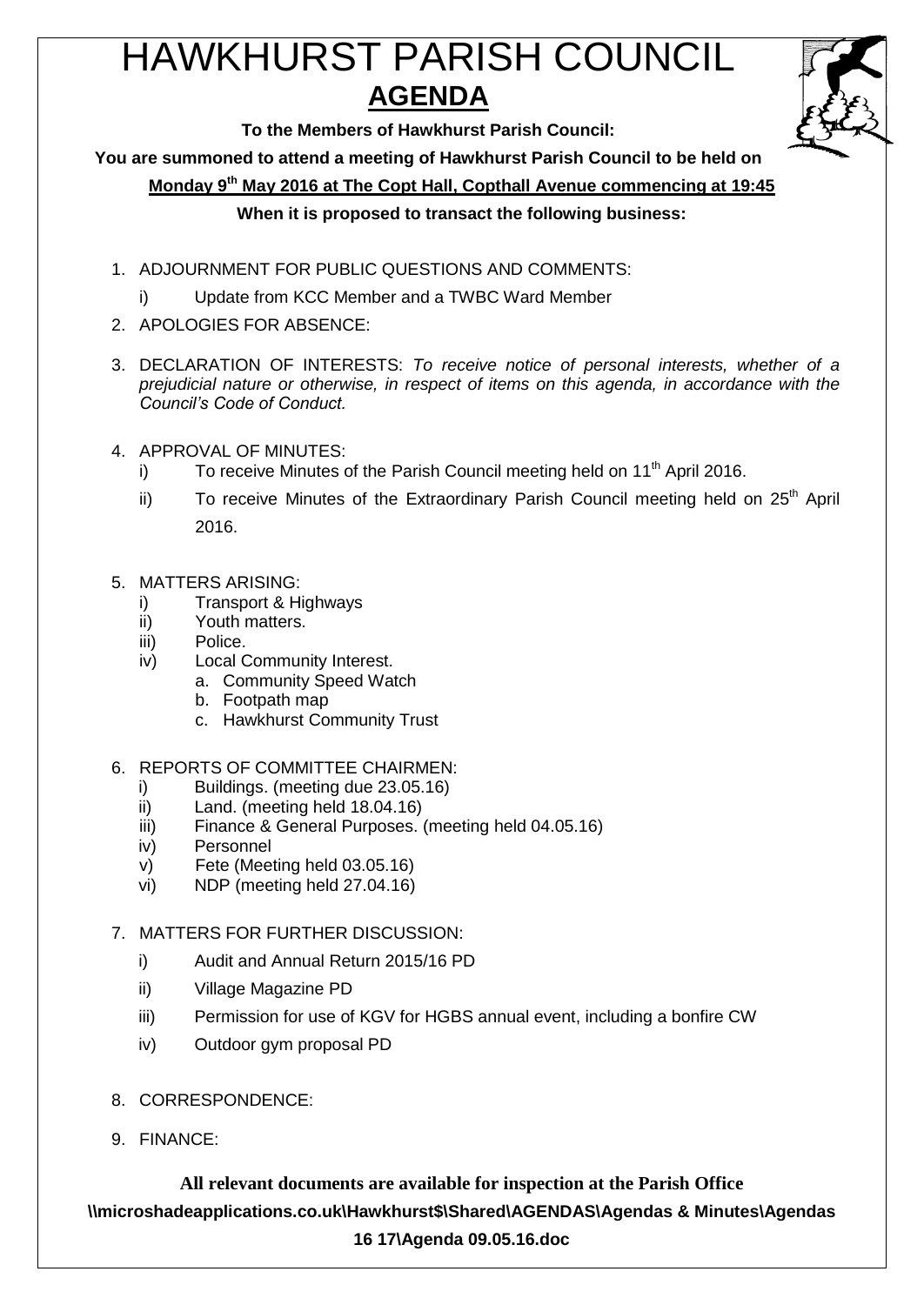10. PLANNING:

- 11. BURIAL & MEMORIAL:
- 12. NOTES & INFORMATION:
- 13. CONFIDENTIAL:

*Pursuant to section 1 (2) of the Public Bodies (Admission to Meetings) Act 1960 it is resolved that, because of the confidential nature of the business to be transacted, the public and the press leave the meeting during consideration of the following items:*

- i) Ockley Allotments
- ii) All Saints Church
- 14. CLOSURE:

Nicole Godwin, Clerk to the Parish Council

|  |  |  |  | Agenda Item 8: Correspondence |  |
|--|--|--|--|-------------------------------|--|
|--|--|--|--|-------------------------------|--|

|                | Date       | From                          | Subject                               |
|----------------|------------|-------------------------------|---------------------------------------|
|                | Received   |                               |                                       |
|                | 20.04.2016 | Kent County PFA               | Thank you for £50.00 grant.           |
| 2              | 20.04.2016 | Morgan & Co.                  | Internal Audit to 31.03.2016 comments |
| 3              | 26.04.2016 | <b>KCC Earl Bourner/ Cllr</b> | Hedge cutting on Rye Road             |
|                |            | Sean Holden                   |                                       |
| $\overline{4}$ | 27.04.2016 | Kent County PFA               | £20 annual fee request                |
| 5              | 27.04.2016 | <b>Residents</b>              | Location of Commemoration Oak         |
| 6              | 29.04.2016 | Resident                      | Brook House planning application      |
| $\overline{7}$ | 02.05.2016 | Resident                      | Colour of shop on Rye Road            |
| 8              | 03.05.2016 | Mrs C Williamson              | Award of KALC Community Award         |

### Agenda Item 9: Finance. INCOME AND EXPENDITURE APRIL 2016

| Accounts for payment            | £            | 5,385.02  |
|---------------------------------|--------------|-----------|
| Payment received                | £            | 3,176.00  |
| <b>Net Expenditure</b>          | -£           | 2,209.02  |
| <b>Cambridge &amp; Counties</b> |              |           |
| Reserve                         | £            | 86,147.60 |
| <b>Lloyds Current</b>           | £            | 10,001.00 |
| <b>Lloyds Access Reserve</b>    | £            | 93,245.67 |
| Petty Cash                      | $\mathbf{f}$ | 146.92    |

9.1 Agreement to pay payments schedule.

9.2 Account reconciliation and petty cash check.

Agenda Item 10: Planning

10.1 Planning & Highways Information:

**All relevant documents are available for inspection at the Parish Office \\microshadeapplications.co.uk\Hawkhurst\$\Shared\AGENDAS\Agendas & Minutes\Agendas 16 17\Agenda 09.05.16.doc**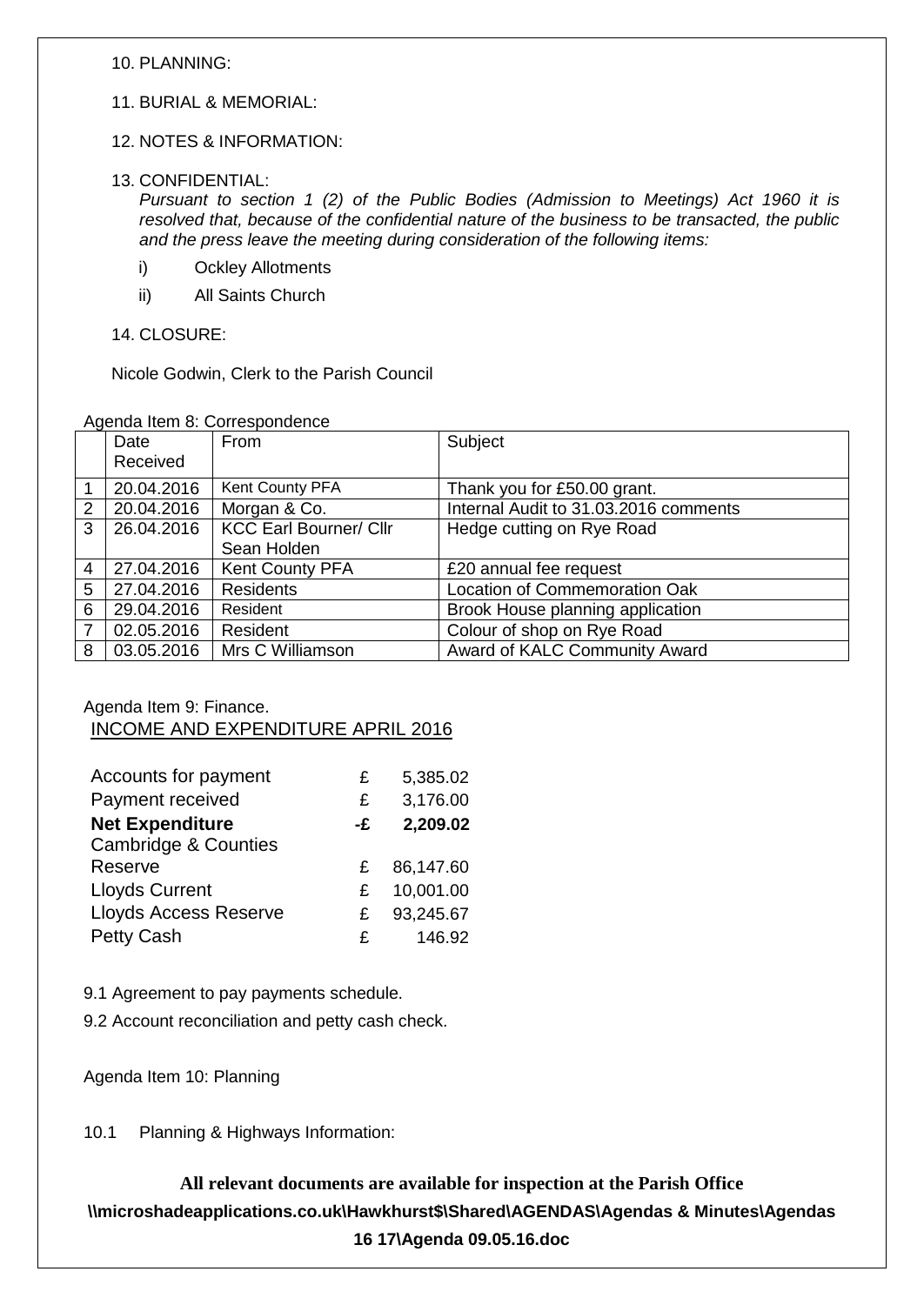| Ref. No.                | Proposal              | Location                     | Comments                        |
|-------------------------|-----------------------|------------------------------|---------------------------------|
| <b>KCC</b>              | Zebra crossing,       | Rye Road, Tesco to All       | Would cost in region of         |
|                         |                       | <b>Saints</b>                | £15,000. KCC won't fund.        |
| TWBC<br>planning        | Illuminated sign      | Freeman Forman, High         | Electricity supply now          |
| enforcement             |                       | Street                       | disconnected.                   |
| <b>TWBC</b><br>planning | Purple painted shop   | Maison Meubles, Rye          | It is within Permitted          |
| enforcement             |                       | Road                         | Development Rights (2015),      |
|                         |                       |                              | which applies in conservation   |
|                         |                       |                              | areas unless the building is    |
|                         |                       |                              | listed. This is not listed, so  |
|                         |                       |                              | allowed.                        |
| Govt.<br>&<br>UK        | Give PCs right to     | HM Govt. petition,           | Insufficient signatories for    |
| Parliament              | appeal planning       | supported by NALC            | parliamentary debate. Govt      |
|                         | decisions             |                              | opinion is planning system      |
|                         |                       |                              | contains adequate checks.       |
| DHA<br>Meeting          | Potential relief road | <b>Hawkhurst Golf Course</b> | Landowner's agent request of    |
| 20.04.2016              | and houses            |                              | meeting to discuss              |
| <b>KCC</b>              | <b>Parking Spaces</b> | The Colonnade                | Remove Highgate Hall space      |
|                         |                       |                              | and add a space at the          |
|                         |                       |                              | Colonnade, west end.            |
| <b>KCC Highways</b>     | <b>Road Closure</b>   | $9th$ May 2016, Water        | 1-3 days $7.30am - 7pm$ . Being |
|                         |                       | Lane                         | challenged by St Ronans.        |

10.2 Planning TWBC Approved:

| Ref           | Proposal                                                                                                                                                       | Location                                                  | Comments/<br>Valid |
|---------------|----------------------------------------------------------------------------------------------------------------------------------------------------------------|-----------------------------------------------------------|--------------------|
| 16/501203/FUL | Variation of Conditions 2 and 9<br>(15/509949/FULL erection of 3 dwellings) re:<br>windows first and ground floor on House type<br>A, including Juliet balcony | <b>Watkins and</b><br>Doncaster,<br><b>Conghurst Lane</b> |                    |
| 16/501397/LBC | LBC to provide temporary polycarbonate<br>covering over Vinery for 5 years and<br>deconstruction of Carnation House pending<br>reconstruction.                 | The Walled nursery,<br><b>Water Lane</b>                  |                    |
| 16/501379/FUL | Demolition of existing double garage and<br>erection of a single storey one bedroom<br>dwelling                                                                | Belgrave, 2<br><b>Woodbury Road</b>                       |                    |
| 16/502829/ADJ | Two storey hen house/outbuilding<br>(retrospective)                                                                                                            | Sugar Loaf Cottage,<br>Gingerbread Lane                   |                    |
| 16/502397/TCA | Fell 1 maple conservation area                                                                                                                                 | 6 The Hawthorns,<br><b>Talbot Rd</b>                      |                    |
| 16/501873/FUL | Alterations and single storey extension                                                                                                                        | 3 Selwood Villas                                          |                    |
| 16/501837/FUL | Single storey side extension with roof lantern                                                                                                                 | The Old Post Office,<br>Gills Green                       |                    |
| 16/501594/FUL | Construction of a 2 storey extension and<br>replacement and enlargement of existing<br>single storey extension                                                 | Rowland Farm,<br><b>Hensil Lane</b>                       |                    |
| 16/501033/FUL | Single storey side extension and replacement<br>of existing conservatory to rear with a single<br>oak frame summer room                                        | Pine Trees, Rye<br>Road                                   |                    |

| 10.3 Planning TWBC | Refused:                |                          |                  |
|--------------------|-------------------------|--------------------------|------------------|
| Ref. No.           | Proposal                | Location                 | Comments/Valid   |
| 16/501936/FULL     | Single storey extension | Sisley Oast, Sopers Lane | Design and scale |

**All relevant documents are available for inspection at the Parish Office**

**\\microshadeapplications.co.uk\Hawkhurst\$\Shared\AGENDAS\Agendas & Minutes\Agendas** 

**16 17\Agenda 09.05.16.doc**